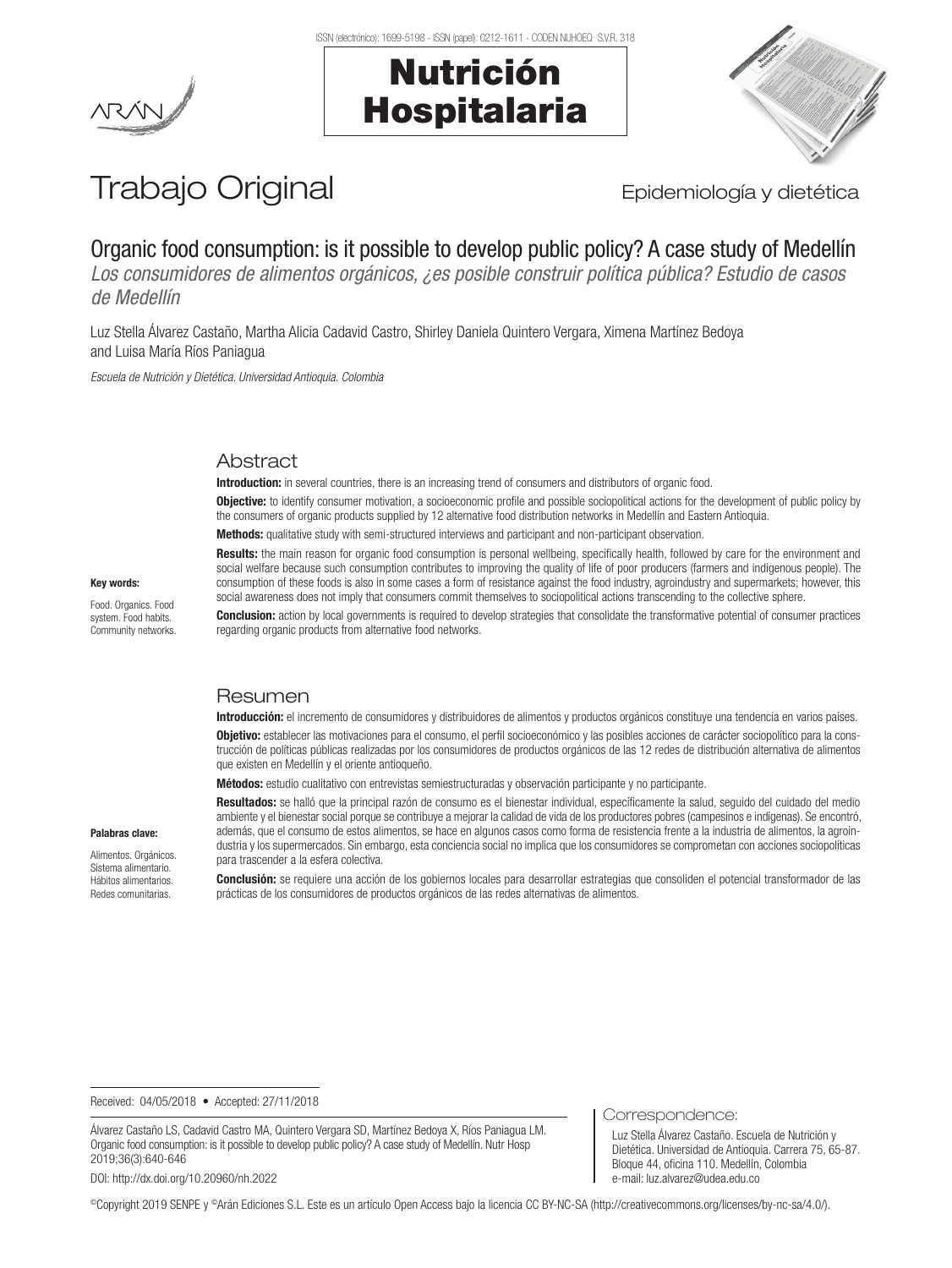#### **INTRODUCTION**

The term organic products is widely used and has several meanings. In general, it includes natural foods that are free of artificial chemicals such as fertilizers, herbicides, pesticides, antibiotics and genetically modified organisms. The literature also shows that foods considered as "natural", "local", "fresh" and "pure" (1,2) may also be called organic.

In recent decades, there has been an increase in the number of organic product consumers around the world (3). This trend is within the context of a concern over the qualitative aspects of food, emerging from the 1960s, which includes among other factors food quality, nutritional content and methods of cultivation, processing and preparation (4-8). Research has indicated an increase in the consumption of organic foods in Europe, the United States and Australia, and, more recently, in countries such as China and India (9,10).

The most cultivated and consumed organic products are greens, vegetables and medicinal herbs because they were the first to be cultivated organically. However, supply tends to vary according to the traditions of the countries that consume organic products. The reasons that lead people to consume these products are varied. Personal wellbeing is one of the main reasons because the nutritional quality and health benefits of these products are attributes most emphasized by their consumers (11). Other studies have established the freshness and palatability of organic products, animal welfare and environmental conservation as motivation, as well as personal values, trust and identity (12-16).

Hansen et al. classified the motivations for organic consumption in three groups: environmental awareness, personal health and social awareness (15):

- 1. Environmental awareness is considered as one of the biggest drivers in the behavior of organic food consumers (3). People concerned about the environment are motivated by products that are considered to be respectful of the sustainability of their food habits (17).
- 2. Health awareness refers to the concern of consumers for their personal health status, which leads them to transform their eating habits and lifestyles (18-20). Thus, unlike environmental awareness, which focuses on concern for the environment, health awareness refers to the willingness of consumers to identify their concerns and take actions that improve their health status (20).
- 3. Social awareness stems from motivation out of concern for society and/or the consumer's social environment (21-23). For socially aware consumers, the organic market offers a viable and meaningful way to unite their personal concerns (for example, concern for their own health) with concerns about their social environment (for example, concerns for the welfare of their community) (15).

In relation to the socioeconomic characteristics of organic product consumers, regular consumers tend to be people with a higher education and middle to higher social class (24,25) and people who are willing to pay approximately 10% extra for these products (26,27). Similar characteristics related to the socioeco-

Regarding purchase frequency, in a study carried out in Spain, organic product consumers were classified into three categories: regular or habitual, occasional and low consumers. Habitual consumers were defined as those who make organic food purchases at least twice a week; the other two categories include people with lower organic food purchase frequencies (27).

A particular characteristic of organic foods is that they are usually produced on a small scale by peasants and family farmers and are not distributed in large supermarket chains. They are most commonly marketed through alternative food networks (AFNs). In most cases of civil society, these initiatives seek to build new ways of producing, distributing and consuming food. AFNs are composed of alternative food producers in the broader sense of the term (organic, agrotoxin-free, and local), alternative distribution channels (other than supermarkets) and consumers (30-32). Because they distribute in local circuits, establishing trust between producers and distributors and implementing responsible consumption, AFNs are localized in nature and have been limited to relatively small groups, i.e., "niches" (33,34). For this reason, one of the issues that stimulates interest in the analysis of this field is the possibility of promoting all the components of this practice: production, distribution and consumption through public policies in order to overcome the small-scale challenges so that changes in consumption patterns are not confined to a small segment of the population.

Therefore, the importance of organic food consumption does not only rest on its health benefits. It is based on the expectation that the demand for these products will encourage the development of sustainable and fair food systems. Consumer practices can have a favorable impact on the environment, personal and public health, social cohesion and the economy (35,36). Consumer choices play a leading role in the direction of production. Consumers also exert strong influences through the ways they buy, transport, store, cook and consume their food (35,37).

According to Bui et al., the practice of eating organic foods can scale-up to become a transformative process of hegemonic systems if the motivation of those involved is not only personal in nature and does not only consider their own health and wellbeing but also if there is additional interest in social and environmental aspects that concern a larger section of the population (38). For these authors, in addition to these characteristics that have enabled AFNs to transcend the sphere of "niche" are those in which actors, i.e., consumers, seek and find mechanisms to join with other stakeholders and policy makers at the local level (38).

In Colombia, there are few studies on the consumption of organic foods, nor have the reasons for consumers and the possibilities of public policy development been explored so that organic food can be accessible to more of the population and so that the hegemony of the food system can be transformed. The objective of this study was to establish the motivation for consumption, a socioeconomic profile and possible sociopolitical actions for the development of public policy by organic product consumers from each of the 12 alternative food distribution networks that exist in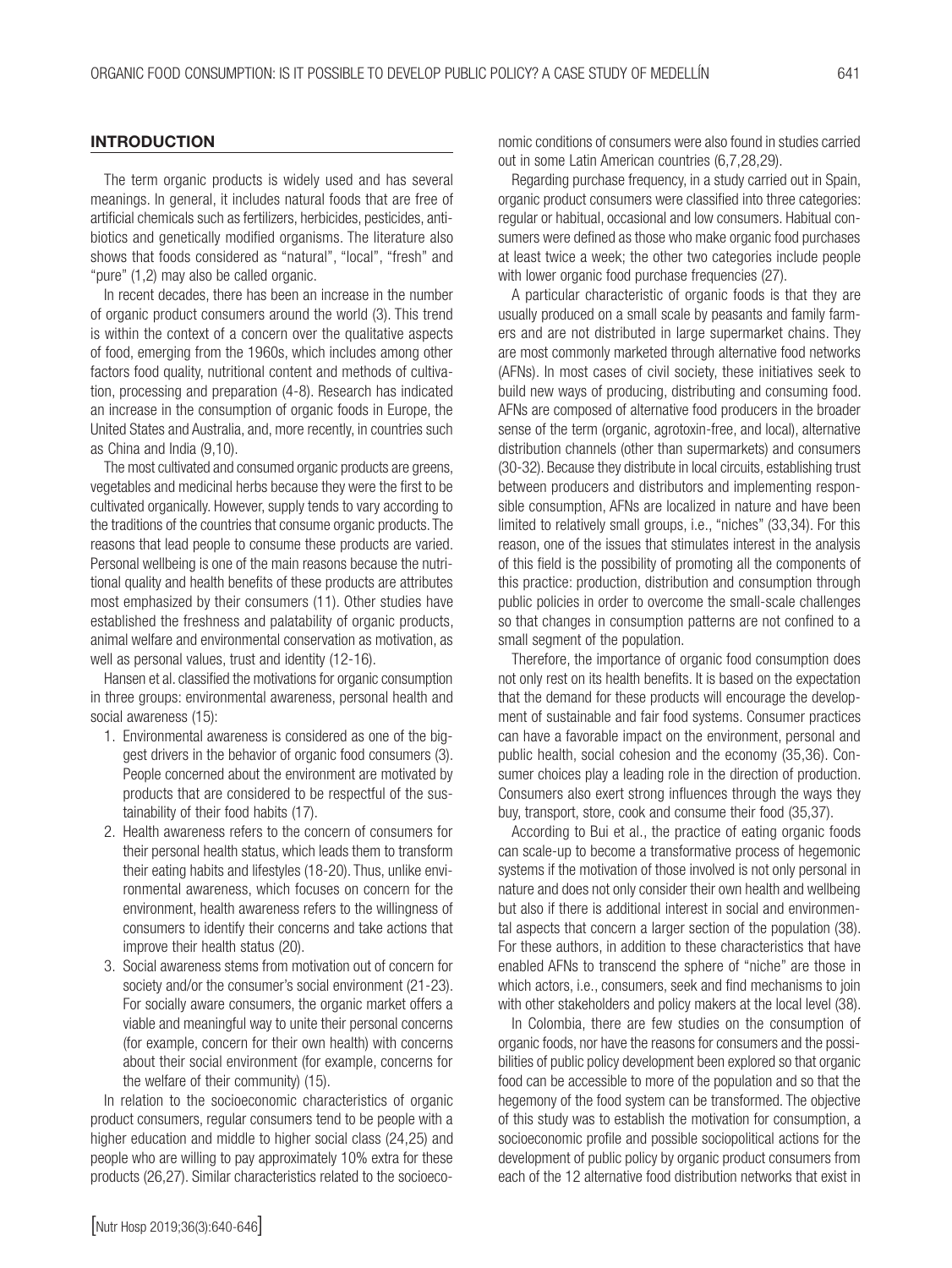Medellín and Eastern Antioquia. The following research questions were posed: what is the socio-economic profile of organic product consumers?, what are the reasons for their preferences?, why buy from AFNs?, are these preferences motivated by social change or are they exclusively individual preferences?, and do consumers carry out collective action for the transformation of public policies aimed at the consumption of organic foods?

#### **METHODS**

This was a qualitative study with semi-structured interviews and participant and non-participant observation. The study was conducted in Medellín and the eastern subregion of the Department of Antioquia. Medellín is the second largest city in Colombia (South America) and has 2,140,00 inhabitants; it is surrounded by another nine municipalities, called the Metropolitan Area of the Aburrá Valley; the urban zone is divided into 16 municipalities, and the rural zone comprises five divisions called *corregimientos* (subdivisions of Colombian municipalities). The Eastern Antioquia region is approximately 50 kilometers from the city proper and produces most of the greens, vegetables and tubers consumed in Medellín.

AFNs comprise three components: a) agroecological or organic producers; b) distributors, which are called alternative channels because they are different from the conventional channels (supermarkets); and c) those who buy the products, i.e., the consumers.

Semi-structured interviews were conducted with domestic consumers (who buy for themselves or their families) and institutional consumers (food services that purchase food to process to make them available to final consumers as prepared food). Intentional sampling was carried out, as is usual in group case studies because the phenomenon is intended to be present in the subjects selected (39). The interviewees were referred by alternative distribution channels (ADCs), which are the places where the food produced in AFNs is sold. In Medellín, there are 12 AFNs that were asked for information about their domestic and institutional consumers. No exclusion criteria were applied. Names and contact data of domestic or institutional consumers were requested from the 12 AFNs in the city, and the persons referred to were interviewed.

The initial contact with the participants was by telephone and via e-mail to explain the objectives of the research project and to request an interview. Fifteen semi-structured individual interviews were conducted, ten to domestic consumers and five to administrators or owners of spaces for institutional consumption. Visits were also made to the ADCs for participant observation that consisted of buying food, inquiring about types of products and exchanging information informally with sellers and other consumers. Non-participant observations were also carried out to purchase products but without any exchange or other type of communication. The collection of information was carried out by two teachers and six students in their last semester of Nutrition and Dietetics who were previously trained on conducting interviews, to ensure consistency. Fifteen interviews were conducted because category saturation was achieved using this number. The

interviews were transcribed and coded immediately after their completion. The data collection instruments and informed consent were approved by the Committee for Bioethics of the University Research Department through Act 15-43-674. The information was collected between the months of January to July 2016.

#### INFORMATION ANALYSIS

With regard to categories of analysis, two levels of analysis were carried out. In the first level, based on the reviewed literature and taking into account the objectives of the research, initial categories were defined. Once the codes were analyzed and applied, new codes and emerging categories were added to the initial proposal. A synthesis of the categories used is presented in table I. With this first level of analysis, a characterization of each of the cases was obtained separately.

In the second level of analysis, an exhaustive review was made of each of the categories to contrast the different cases. In this way, similarities and differences were identified to establish the final findings and, in particular, to address the objective of outlining possible sociopolitical actions carried out by the interviewees. All the coding and analysis of the information was done using the specialized software ATLAS/ti version 7.5.11 (40).

#### **RESULTS**

The results are presented simultaneously for domestic consumers (DCs) and institutional consumers (ICs), to later describe trends that are outlined in both cases.

#### SOCIOECONOMIC CHARACTERISTICS

The DCs interviewed are people between 40 and 62 years old, with high levels of education (most have finished higher education that includes a postgraduate degree) and with an average monthly income equivalent to seven minimum wages (2,400 USD); they belong to the middle class. In the participant observation, other consumers were also identified as young families, pregnant or with children, who seek appropriate food for these periods of life.

The ICs are restaurants, which function as small businesses (only one was industrial), and half are family-owned. All the ICs are located in upper-middle class neighborhoods. Most involved the organic food market in the last seven years. The owners of the restaurants state that their clients are people of a medium-high socioeconomic level, young, and employed in the public or private sector; they are defined as people who show an affinity for reading, the arts and craftsmanship. Some restaurants have mostly foreign clients (tourists or business travelers). Only one of them has some (very few) clients with low economic resources or low education levels who devote themselves to trades such as recycling or field labor.

In relation to the prices of the products, the majority of domestic consumers find prices that are consistent with their expectations.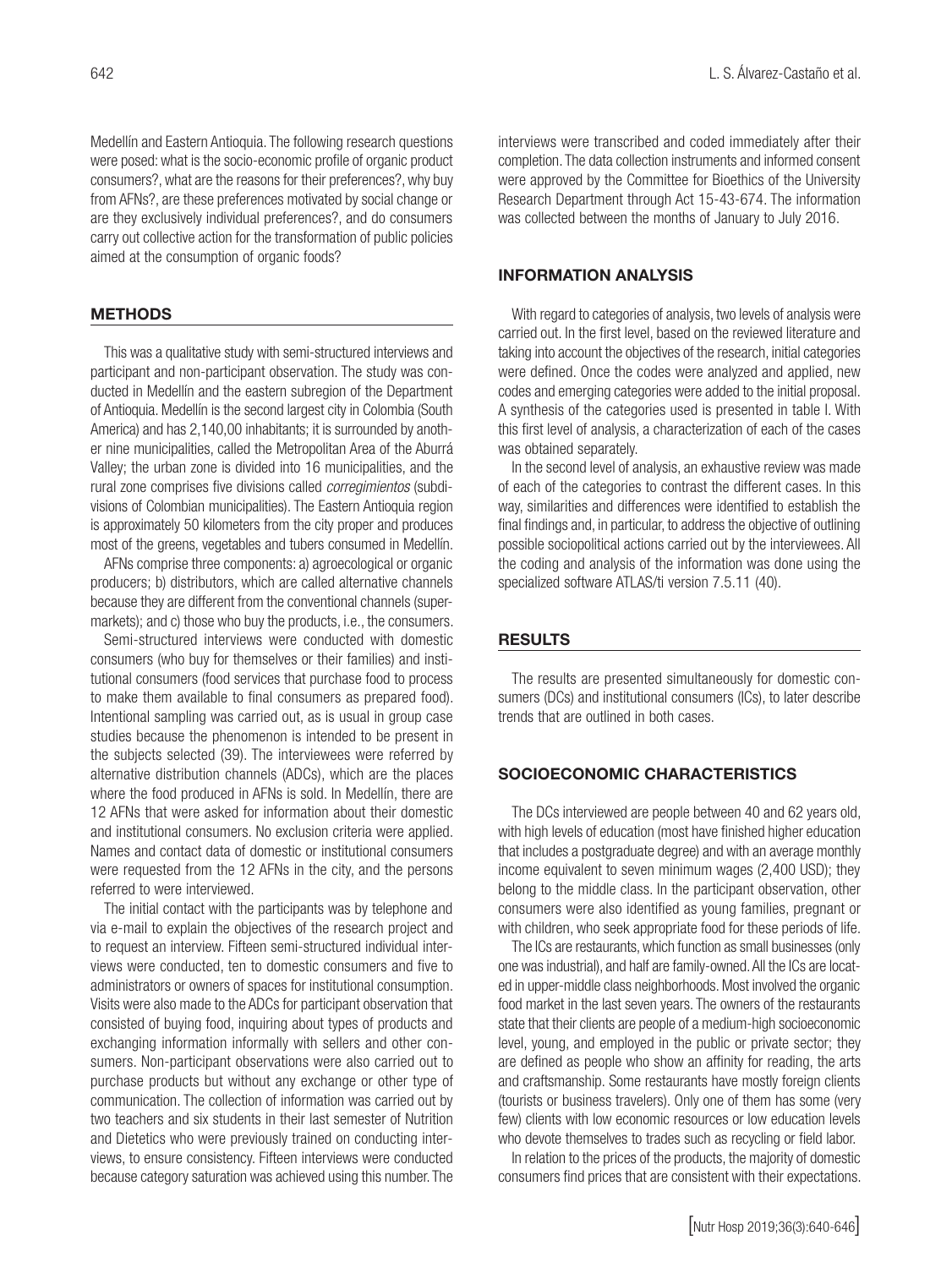| <b>Analysis category</b>             | <b>Subcategories</b>                                                         | <b>Guiding questions</b>                                                                                                                                                                                                                              |
|--------------------------------------|------------------------------------------------------------------------------|-------------------------------------------------------------------------------------------------------------------------------------------------------------------------------------------------------------------------------------------------------|
| Social agency work                   | Organizational origin<br>Grounds for contention<br>Objects of transformation | Are you part of any network or organization?<br>Why did you decide to participate in it?<br>Are you part of local and regional organizational movements?<br>Have you participated in social and/or political demonstrations?<br>With what objectives? |
| Social and demographic<br>conditions | Education level<br>Occupation<br>Income<br>Place you live                    | Level of education achieved, current occupation, family income, place where you usually<br>reside and residence time                                                                                                                                  |
| Distribution model                   |                                                                              | Why do you choose this food marketing channel?<br>Do you use other channels and for what reason?                                                                                                                                                      |
| Food practices                       | Food consumption                                                             | Do you have a special preference for the consumption of certain types of food?<br>For what reason?<br>Are these recent practices in your life?                                                                                                        |
| Connectivity                         | Relationship between<br>producers and consumers                              | What do you know about the producer of the food you buy?<br>What relationship do you have with the producer?                                                                                                                                          |

Table I. Categories of analysis and some quiding questions

They are usually willing to pay more for the food because they consider them healthy products. The ICs think differently. They find that the prices of some organic products are high, reaching 200% of traditional market prices (market places), which makes their final products more expensive. They point out that the cause of the high prices is the lack of suppliers and few logistical resources, especially transportation, available to organic producers.

# PURCHASE PATTERN AND FREQUENCY

The organic products that DCs and ICs buy are fruits, vegetables, spices, beans, rice, bakery products (artisanal and whole-wheat), eggs, oils, quinoa, chia, amaranth, nut or soy drinks, dairy, panela, chocolate and wines. The most important imported products are legumes, which are the most demanded raw material in some of the vegetarian restaurants and come through regional importers from Canada. Both types of consumers (ICs and DCs) buy 70-90% of fruits, vegetables and greens in the ADCs, but all combine them with purchases in conventional and/or traditional channels (supermarket and in the traditional channel, market-place) because ADCs still do not have a wide range of products.

Most of the interviewees state their food habits are in a process of change. Not all consumers define themselves as vegetarians, but they agree that they are making changes in their dietary habits that include less red meat, refined sugars, salt, flours and oils.

#### MOTIVATIONS FOR THE CONSUMPTION OF ORGANIC FOODS

The arguments for the consumption of organic food can be divided into three groups: the first for health and personal wellbeing, the second for social welfare and the third as a form of resistance to the hegemonic food system. The groups are not exclusive; consumers are based on the three motivations simultaneously, as explained below.

#### Personal wellbeing as a motivation for the consumption of organic foods

Regarding the first group of arguments, health care is the main motivation of all the interviewees for their preferences; specifically, they want to consume food free of pesticides. The above reasons have the added benefit of quality and palatability. Many of the interviewees find that organic fruits and vegetables have a better consistency and are fresher. They also emphasize their ability to last in any form of storage: *"I like these foods because they are organic; they [producers] do not use chemicals, so I feel better knowing that I am not consuming chemicals*" (DC).

#### Environmental welfare as a motivation for the consumption of organic foods

Environmental welfare as a reason for consumption has several facets: sustainable production, water conservation and respect for animals. A restaurant owner states: *"This business was born to provide, in addition to a healthy gastronomic supply, an environmental awareness; the owners (...) saw that in Medellín, there was a need to venture into a philosophy that starts from awareness for the environment, the concern over animal abuse and responsible consumption of food"* (IC).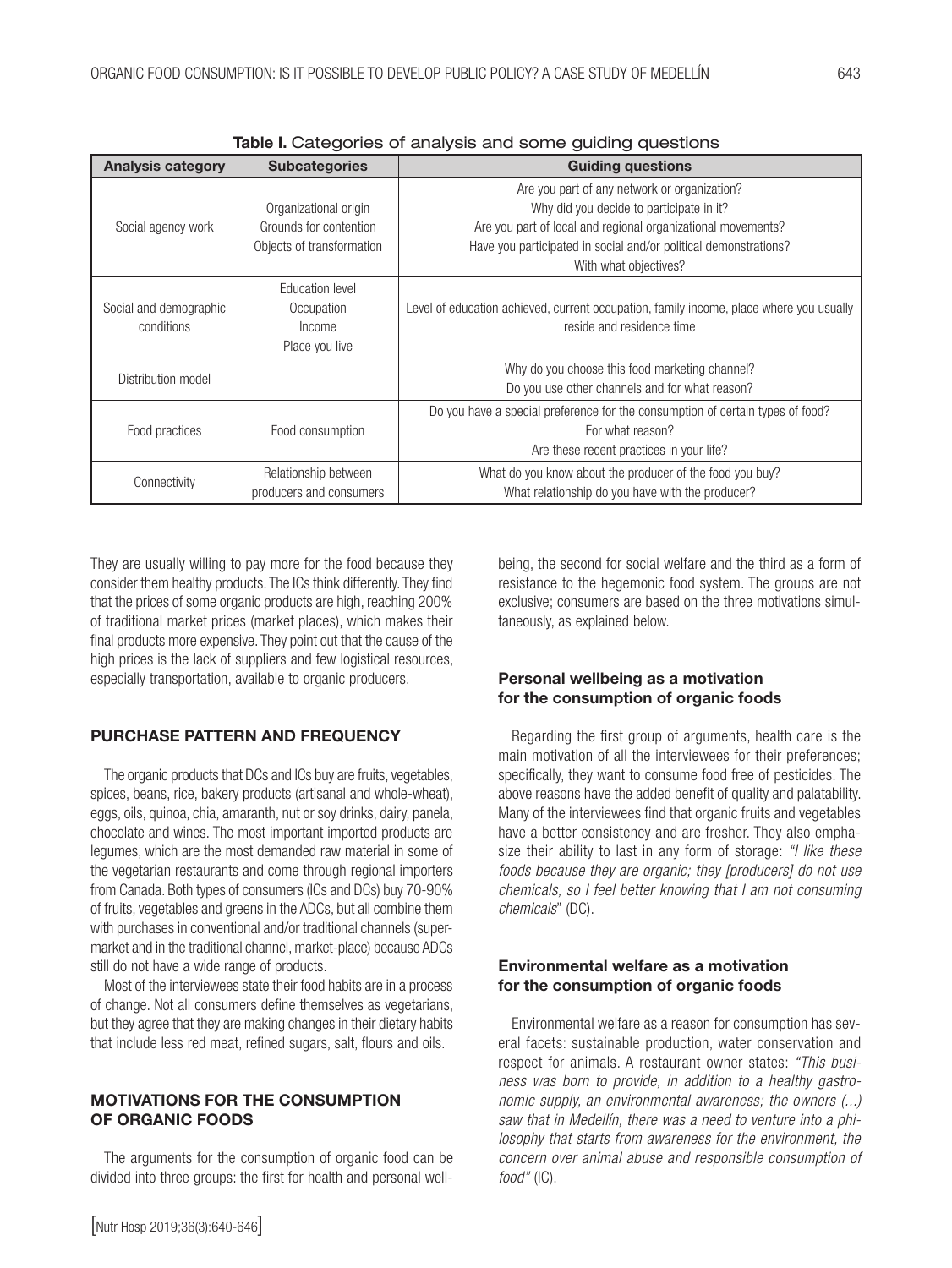### Social welfare as a motivation for the consumption of organic foods

For the interviewees, a fair market is the main reason for buying. Fair is understood as purchasing from vulnerable social groups such as farmers and indigenous groups, to contribute to improving their quality of life: *"I love these products because they are produced by hand, made by farmers"* (DC); *"we try to contribute to the mission that the earnings should go directly to the person who deserves it, that is to say, the farmers that produce the foods because, due to their lack of knowledge about marketing or distribution, they tend to be taken advantage of because the person with such knowledge steals part of their usefulness"* (IC).

## Food as a form of resistance that motivates the consumption of organic foods

Different types of resistance were found in different aspects:

- Some people consume organic products because they have assumed new lifestyles they describe as "more spiritual", "slower-paced" and "less materialistic". In these cases, the consumption of organic foods is complemented by practices such as meditation, yoga and alternative medicine. These consumers have an understanding of health and disease that differs from Western medicine. Often, they also grow food in their homes and exchange it among groups of friends: *"From our philosophy, we believe that the body as a vehicle feeds on many things, not only physical foods as such, but on what you think, what you perceive, how you see the environment, so we wanted to develop a project with which we could impact society, through one of the feeding areas*"(IC).
- Some interviewees consume organic products because they see it as a form of reviving ancestral customs and from a familiar rural past that shelters many Colombian families: *"It's because we came from a farm; we never saw my dad who was a farmer throw chemicals on the crops; my grandmother also had a little garden, and from there I got all my food"* (DC).
- One of the most reiterated elements in both the IC and DC interviewees is the distrust of the food industry. On the one hand, the contents of the products manufactured by this industry require additives, preservatives, long-distance transportation and durable packaging. Second, consumers question the way in which companies say they are committed to the environment and the healthy lines sold: *"[companies] have some 'healthy' lines but use them as a marketing strategy*" (IC). Some products of the food industry have become more controversial, as in the case of soft drinks, not only because of their impact on health but also because they have become a symbol of the food system controlled by multicorporations.
- In addition to the criticisms of the food industry are also criticisms of the certification of food quality that, according to some interviewees, has been *"monopolized by the industry*

*to allow it to establish its own standards and exclude the things that are made under other conditions" (IC).*

- In this sense, consumers interviewed believe that the proximity and knowledge of the producer generates a level of confidence, which can be a greater guarantee than the processes of industrial certification: *"Certification is very expensive for poor farmers and producers, and having a certificate does not guarantee that things are truly being done well. When the consumer knows the producers, when they converse between producers and consumers, one trusts more in that than in the stamps"* (DC).
- Some consumers interviewed state that they want to commit to local social and economic development. They perceive that the conventional food system represents a threat to this development. Organic foods are conceived as *"belonging to us", "produced in the way we have always done it", "what protects our culture, what allows money to remain here",*  and *"what takes care of our environment"* (IC). They also prefer purchasing from organic producers because they are local, bringing more resources for their own towns: *"We can buy soft drinks, or we have the possibility of revitalizing the local economy that is boosted with all local products such as our fruits"* (DC).

# The development of autonomy for the consumer

Some interviewees stated that they prefer to consume organic products because they are local to the region and because they are not commercialized in the conventional system, in order to achieve greater autonomy from supermarkets and multinational corporations. One of their aims is the recovery of local products that are currently not consumed because supermarkets do not sell them or products from neighboring countries: *"Now we have new opportunities; here they have brought quinoa, chia, amaranth, maca, kaniwa, other Peruvian foods… Yes, today they are revealing some very rich possibilities. They are being revitalized by groups of young people, who work together with the farmers and are generating other perspectives of food and other aspects of life"* (DC).

#### Social and political action

Both the ICs and the DCs interviewed do not belong to associations or social movements nor are they linked to organizations that develop public action in a structured way. It is about habits or lifestyles for the private sphere, organized primarily around a social circle of friends and family who believe and enjoy these practices. There is no intention to carry out collective social actions; on the contrary, in some cases, they perceive that associating with and joining regional or national networks would mean losing autonomy and local wealth*.* They consider that these experiences of consumption and marketing of organic foods must each preserve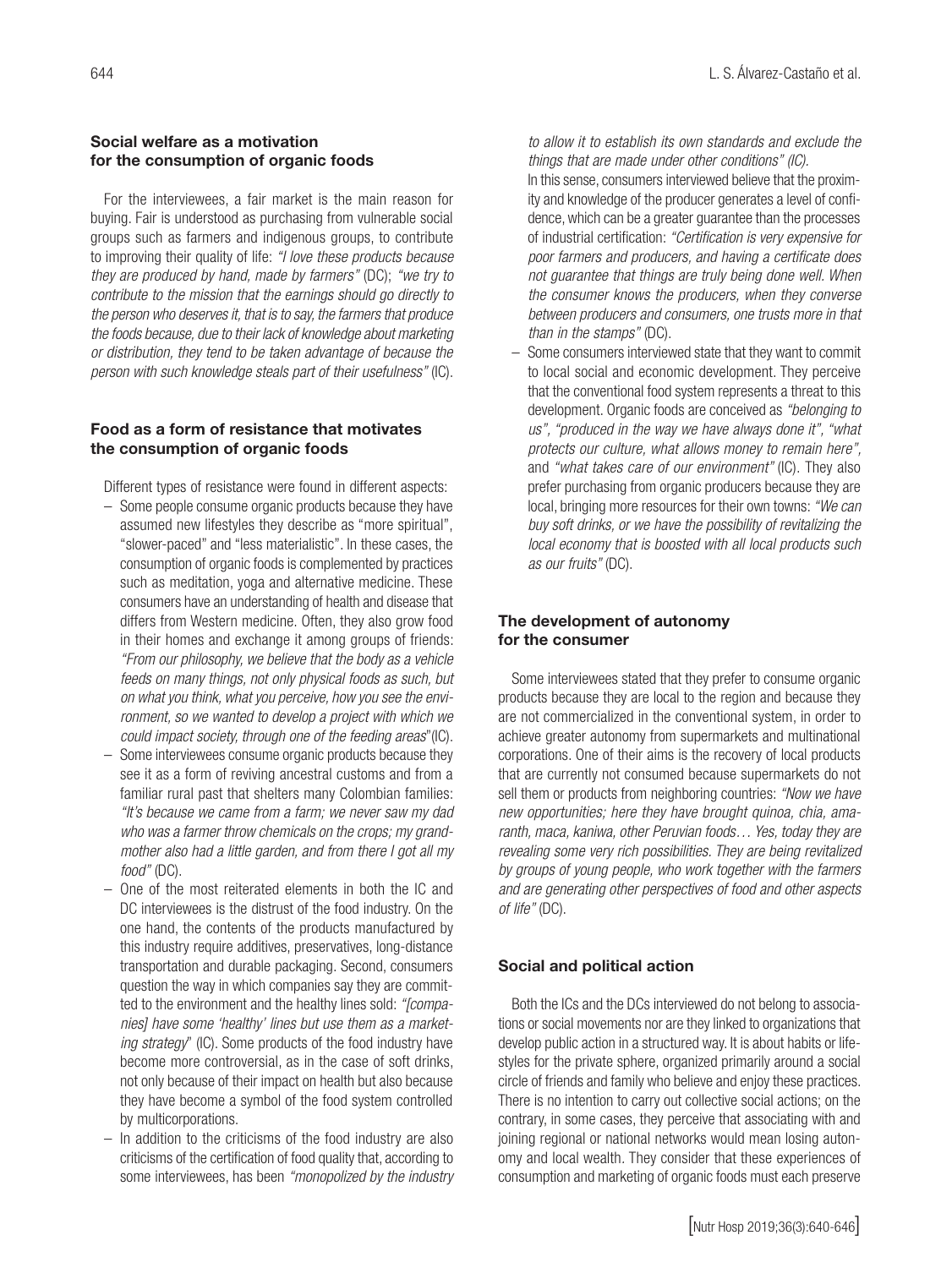their own dynamics of growth and development because it is about encouraging local development.

#### **DISCUSSION**

In this study on organic product consumers of the 12 AFNs in Medellín, it was found that the main reason for consumption is personal wellbeing and, specifically, health, followed by care for the environment and social welfare because it contributes to improving the quality of life of poor producers (farmers and indigenous) while promoting local development. It was also found that the consumption of these foods in these networks is, in some cases, a form of resistance against the food industry, agroindustry and supermarkets.

However, the interviewees do not intend to convert these practices into a form of social and political action that organizes new food and nutritional systems. It is a transformation of several spheres of one's private life, without the intention of projecting to the collective sphere.

This characteristic, which is not committed to collective action, is similar to that found in other Latin American countries where organic product consumers show indifference toward fair trade practices and solidarity economies and toward the commitment of establishing lasting bonds of trust. They even show distrust of social movements such as fair trade (41). In contrast, a study conducted in the United Kingdom found that many consumers promote organic food distribution channels as alternatives to supermarkets (42).

The combination of ethical-social reasons and reasons related to individual benefits for the consumption of organic foods is a characteristic found in several studies carried out in different countries (26,43,44). Some authors suggest that the simultaneity of motivations manifests ambiguity in the values of consumers because, on the one hand, they aim to contribute to sustainability and protection of the environment but, on the other hand, consumerist and egocentric motivations remain that challenge the potential social benefits. That is, consumption is also for their own benefit, or pleasure, rather than motivated by reasons of goodwill or concern for the environment (43,45).

From our point of view, as some authors have stated, the concepts related to the consumption of these products, such as "green consumption", "critical consumption" and "ethical consumption" have evolved gradually and, in a general way, stimulate consumers to consider their daily consumption practices from a moral perspective. This incorporation of moral philosophy acknowledges that in consumption, personal choices encompass complex and conflicting aspects in terms of values, motivation and decision-making of individuals (45,46). That is, it would be necessary to consider conflicting values inspired in these consumers so as not to dismiss their transforming potential.

From this perspective, not only to dismiss the transformative potential of consumption but also, in particular, to explore the possibility of developing alternative food systems that transform production, distribution and consumption, we think that local governments can play an important role in incorporating alternatives into development plans similar to those analyzed in this study. Public policies of a local nature, such as institutional purchases in which food is purchased for programs such as school restaurants or early childhood programs, as well as for public institutions, such as prisons, hospitals, community kitchens and so on, can be the mechanism to scale these processes and take advantage of the initiative of civil society and consumers in particular.

Finally, we raised the need for future research of a qualitative nature on the perceptions of these foods among the low-income population with lower levels of education and of a quantitative nature in order to establish trends in the number and profile of consumers.

#### **CONCLUSION**

The role of the government and, particularly, of local governments through public programs is a strategy to take advantage of the transformative potential of alternative food trends in the production, distribution and consumption of food.

#### ACKNOWLEDGMENTS

This research was made possible thanks to the funding granted by the Vice-rector of Research - Fund for the Support of Professors' First Projects of the Universidad de Antioquia and the School of Nutrition and Dietetics at the Universidad de Antioquia (Act CODI 44 of October 27, 2015).

#### **REFERENCES**

- 1. Chan RYK. Determinants of Chinese consumers' green purchase behavior. Psychol Mark 2001;18(4):389-413.
- 2. Rana J, Paul J. Consumer behavior and purchase intention for organic food: a review and research agenda. J Retail Consum Serv 2017;38:157-65.
- 3. D'Amico M, Di Vita G, Monaco L. Exploring environmental consciousness and consumer preferences for organic wines without sulfites. J Clean Prod 2016;120:64-71.
- 4. Aguirre P. Qué puede decirnos una antropóloga sobre alimentación. Federación Internacional de Cardiología; 2007.
- 5. Contreras J. La modernidad alimentaria. Entre la sobreabundancia y la inseguridad. Rev Int Sociol 2005;63(40):109-32.
- 6. Higuchi A. Características de los consumidores de productos orgánicos y expansión de su oferta en Lima. Apunt Rev Ciencias Soc 2015;42(77):57-89.
- 7. Salgado-Beltrán L, Beltrán-Morales LF. Factores que influyen en el consumo sustentable de productos orgánicos en el noroeste de México. Univ y Cienc 2011;27(3):265-79.
- 8. UNESCO. El hombre y lo que come. The UNESCO Courier; 1987.
- 9. Loebnitz N, Aschemann-Witzel J. Communicating organic food quality in China: consumer perceptions of organic products and the effect of environmental value priming. Food Qual Prefer 2016;50:102-8.
- 10. O'Mahony B, Lobo A. The organic industry in Australia: current and future trends. Land Use Policy 2017;66:331-9.
- 11. Schleenbecker R, Hamm U. Consumers' perception of organic product characteristics. A review. Appetite 2013;71:420-9.
- 12. Aertsens J, Verbeke W, Mondelaers K, Van Huylenbroeck G. Personal determinants of organic food consumption: a review. Br Food J 2009;111(10):1140-67.
- 13. De Pelsmacker P, Moons I, Bavarossa C. A self-identity driven model of electric car adoption and the moderating role of personal values. In: International